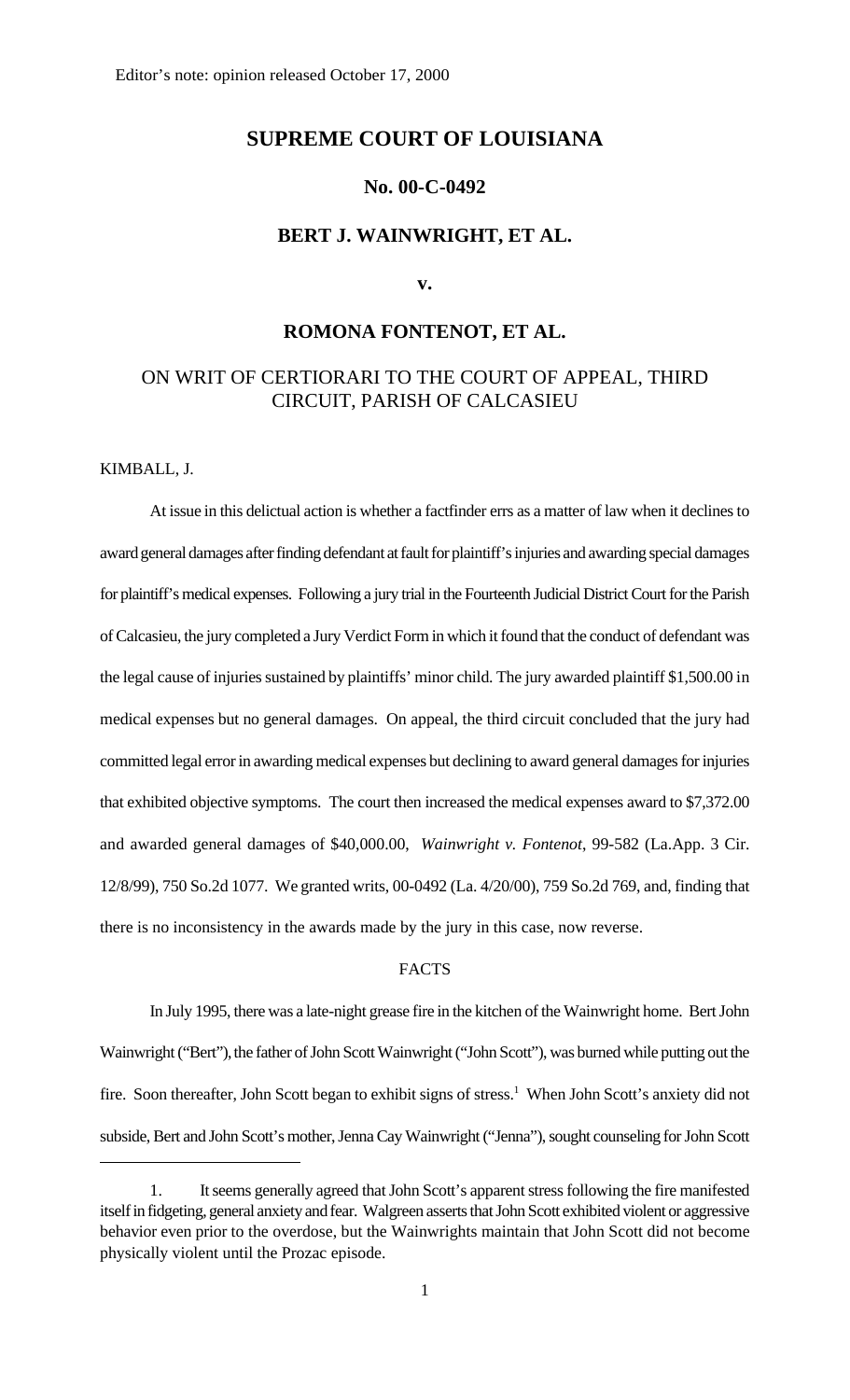with Dr. Charles Monlezun, a clinical social worker.

Dr. Monlezun first saw John Scott on February 7, 1996, and diagnosed him with post-traumatic stress disorder. Following several visits with John Scott, Dr. Monlezun referred John Scott to Dr. John Bambanek, a board-certified child psychiatrist. On March 7, 2000, Dr. Bambanek prescribed Prozac<sup>2</sup> for John Scott. Dr. Bambanek ordered five milligrams of Prozac once daily, which he testified in his videotaped trial deposition was about one-quarter the normal adult dose of twenty milligrams. The Wainwrights filled Dr. Bamabanek's prescription at a pharmacy operated by Walgreen Louisiana Company, Inc. ("Walgreen").

Walgreen does not dispute that, on March 7, 1996, pharmacist Romona Fontenot ("Fontenot") incorrectly filled the prescription by placing on the label instructions for one dose of twenty milligrams per day rather than the five milligrams per day prescribed by Dr. Bambanek. On the morning of March 9, 1996 Bert gave John Scott his first twenty milligram dose of Prozac. The Wainwrights have argued throughout that, almost immediately thereafter, John Scott's emotional state worsened and that he became increasingly combative and aggressive.

Bert gave John Scott a second twenty milligram dose on the morning of March 10, 1996. Again, the Wainwrights argue, John Scott became irrational and violent, threatening his mother with a fireplace poker and indicating that he would do harm to himself. That same day, Jenna called the Walgreen pharmacy and spoke to the pharmacy manager, Sharon Courrege ("Courrege"). Jenna asked Courrege to confirm that the Wainwrights were giving John Scott the correct dosage by checking Dr. Bambanek's original prescription. Courrege admitted at trial that she did not check the original prescription, but told Jenna that she had done so and that twenty milligrams was the dosage prescribed by Dr. Bambanek.

 The following day, March 11, 1996, the Wainwrights gave John Scott a third twenty milligram dose of Prozac. The Wainwrights maintain that John Scott again became combative and violent, ultimately requiring Bert to physically restrain him. That afternoon, the Wainwrights consulted Dr. Monlezun about John Scott's erratic behavior over the weekend. Dr. Monlezun in turn called Dr. Bambanek, who confirmed that he had prescribed only five milligrams of Prozac, not the twenty milligramsindicated on the

<sup>2.</sup> "Prozac" is the brand name for the generic antidepressant fluoxetine, a selective serotonin re-uptake inhibitor.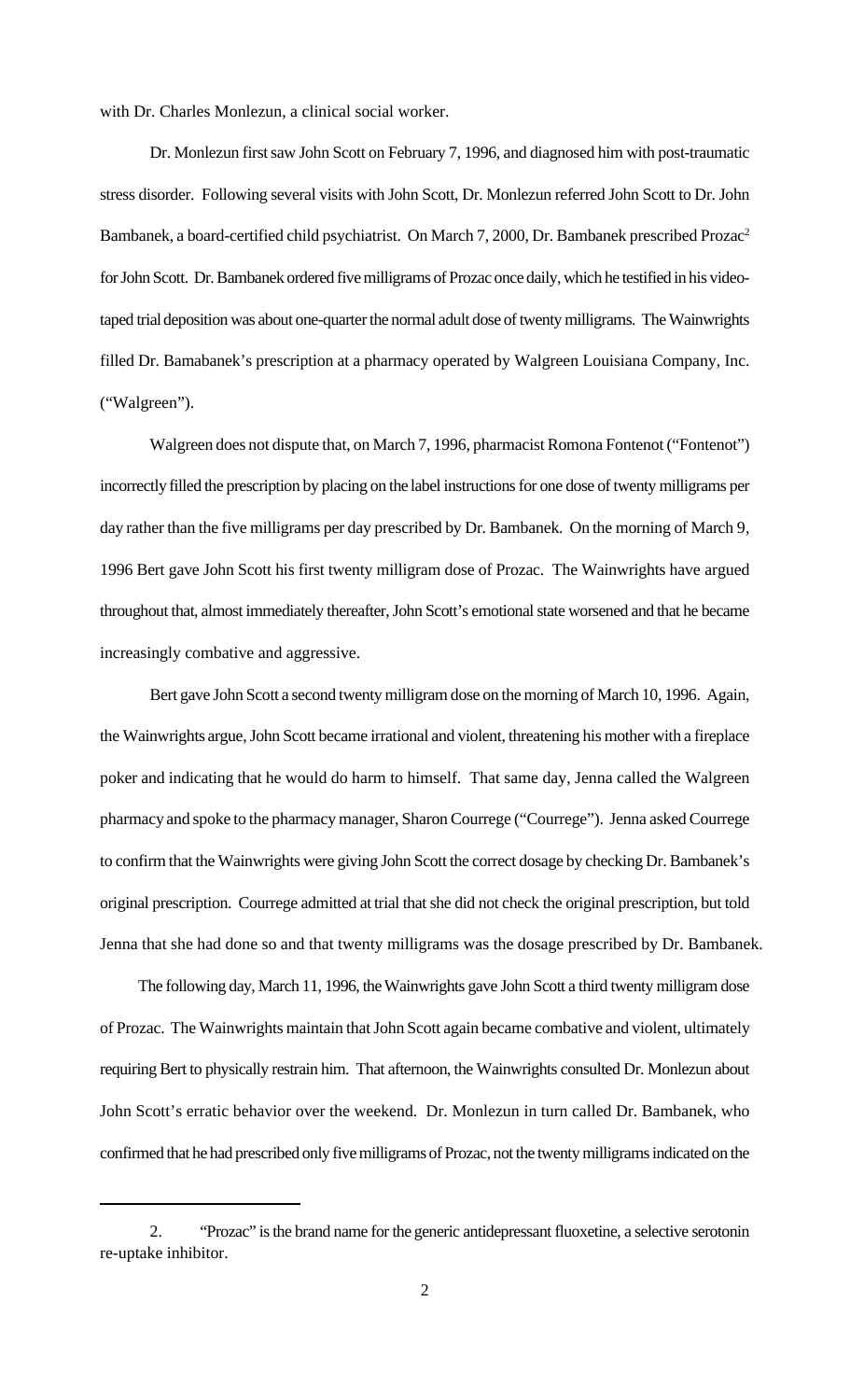label printed by Fontenot. The Wainwrights then took John Scott to the Children's Clinic in Lake Charles. John Scott was admitted for observation and testing and released the afternoon of March 12, 1996.

On February 6, 1997, Bert and Jenna Wainwright filed suit, individually and on behalf of John Scott, naming as defendants Fontenot, Walgreen and Kemper National Insurance Company, Walgreen's liability insurer.<sup>3</sup> Plaintiffs sought general damages as well as damages for medical expenses, past and future counselingexpenses, and loss of consortium for both Bert and Jenna, all of which they urged stemmed from Walgreen's negligence in filling the prescription and John Scott's subsequent overdose. They also urged that John Scott's academic performance had suffered as a result of the overdose.

The case was tried to a jury in the Fourteenth Judicial District Court for the Parish of Calcasieu. In its answers to a Jury Verdict Form, the jury found that Walgreen's conduct was the legal cause of the injuries to John Scott, assessing 99% of the fault to Walgreen and 1% to Bert. The jury awarded plaintiffs \$1,500.00 in medical expenses, but declined to award general damages for John Scott or loss of consortium damages to Bert and Jenna. The jury also declined to make any award for future counseling or tutorial expenses.4

4. Pertinent to our discussion here are the following interrogatories on the Jury Verdict Form and the jury's responses:

> 1. Was there any fault on the part of Walgreen Louisiana Company, Inc., which wasthe legal cause of the injuries to the plaintiffs' son, John Scott Wainwright?

> > $YES(X)$  NO ()

If you answered "No" to any of the preceding questions, do not answer any more questions. Sign and date this form and return it to the courtroom. If your answer is "Yes," proceed to Question Number Two.

[Questions Two and Three asked the jury to decide whether any fault was attributable to Bert Wainwright, and, if so, to allocate fault. The jury assessed 99% of the fault to Walgreen and 1% to Bert.]

4. Without consideration for the percentages listed above, what total amounts in dollars and cents will compensate plaintiffs' son, John Scott Wainwright, for his damages?

<sup>3.</sup> Courrege was subsequently added as a defendant on April 27, 1998. The Wainwrights dismissed without prejudice their claims against both Courrege and Fontenot individually on February 1, 1999.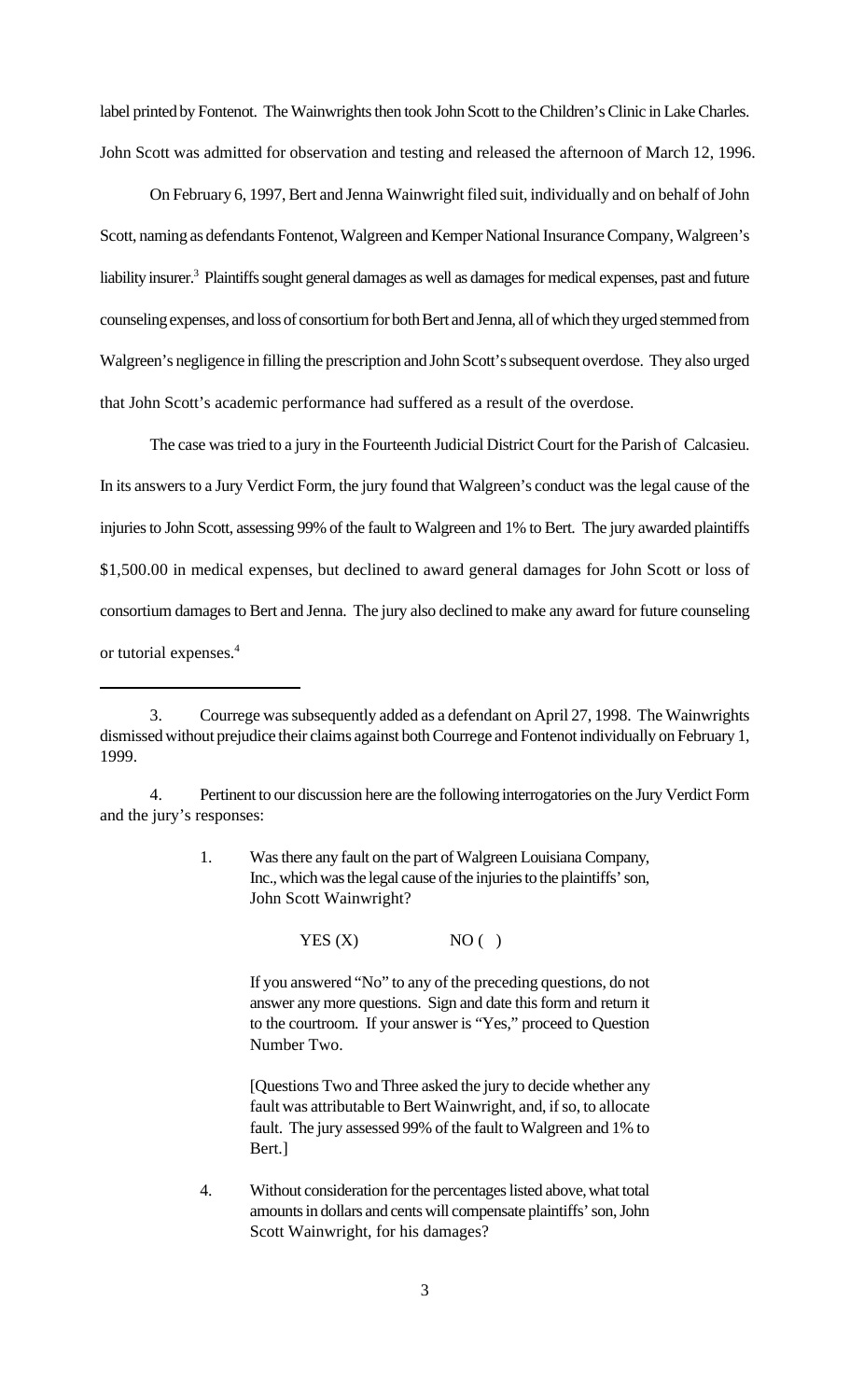Plaintiffs timely appealed to the third circuit, urging that the jury erred in awarding inadequate medical expenses, in assigning fault to Bert, and in failing to award general damages, future counseling and tutorial expenses, and loss of consortium damages. In a published opinion, the third circuit panel amended the trial court judgment, increasing the medical expenses award from \$1,500.00 to \$7,372.00.<sup>5</sup> The court of appeal also awarded general damages for John Scott's injuries, finding that it was legal error for the jury to award medical expenses while declining to award general damages for injuries that presented objective symptoms. *Wainwright*, 750 So.2d at 1081 (*citing Bowers v. Viator*, 625 So.2d 355 (La.App. 3 Cir. 1993), *writ denied* 93-203 (La. 2/4/94), 633 So.2d 171; *Schlette v. Washington*, 99-0234 (La.App. 4 Cir. 9/22/99), 752 So.2d 197).

In assessing quantum, the court of appeal reasoned that "when the trier of fact fails to award damages, the abuse of discretion standard does not apply. Rather, an appellate court reviews the quantum issue *de novo*." *Wainwright*, 750 So.2d at 1081 (*citing Mart v. Hill*, 505 So.2d 1120 (La. 1987); *Phelps v. White*, 94-267 (La.App. 3 Cir. 10/5/94), 645 So.2d 698, *writ denied*, 95-151 (La. 3/17/95), 651 So.2d 272). The majority of the three-judge panel concluded that, based on the trial testimony as to

| Pain and suffering                |       | \$(0)     |
|-----------------------------------|-------|-----------|
| Mental anguish                    | \$(0) |           |
| Loss of enjoyment of life         |       | \$(0)     |
| Medical expenses                  |       | \$1500.00 |
| <b>Future counseling expenses</b> |       | \$(0)     |
| Future tutorial expenses          |       | $\$(0)$   |

[Questions Five and Six asked the jury whether Bert and/or Jenna were entitled to damages for loss of consortium. The jury made no award to either of them.]

5. The third circuit held that the following medical expenses were recoverable:

| Lake Charles Memorial Hospital | \$1,035.00    |  |
|--------------------------------|---------------|--|
| Dr. John Bamabanek             | 140.00<br>\$. |  |
| Dr. A.L. Cook                  | 39.00<br>\$   |  |
| Prozac prescription            | \$<br>10.50   |  |
| Dr. Charles Monlezun           | \$6,147.00    |  |
|                                |               |  |
| <b>TOTAL</b>                   | \$7,732.00    |  |

*Wainwright*, 750 So.2d at 1083. There was no itemization of the jury's medical expenses award, but it appears that the jury awarded roughly the same expenses, less the significant cost of Dr. Monelzun's treatment.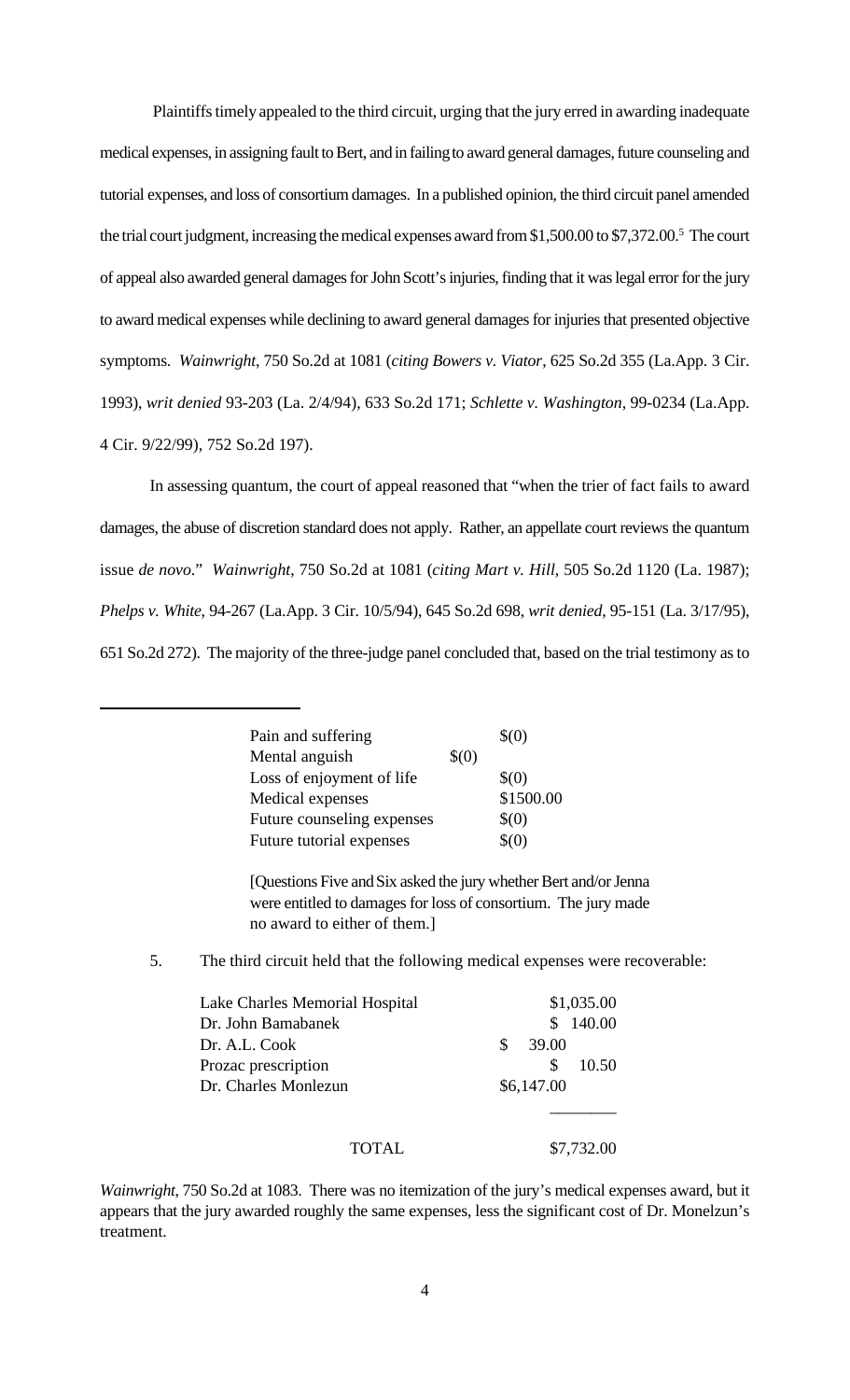the negative effect of the overdose on John Scott, a general damages award of \$40,000.00 was warranted. *Wainwright*, 750 So.2d at 1083.

One judge concurred in part and dissented in part. He agreed with the majority that the jury had erred in refusing to grant general damages in this case, but dissented asto the increased medical expenses award and the amount of the majority's general damages award. *Id.* at 1085. In his view, plaintiffs were entitled to "a general damage award of no more than \$2,500 for this regrettable but minor episode." *Id.*

### LAW AND DISCUSSION

The fundamental principle of tort liability in Louisiana is that "[e]very act whatever of man that causes damage to another obliges him by whose fault it happened to repair it." La. Civ. Code art. 2315. Thus, in a negligence action under article 2315, the plaintiff bears the burden of proving fault, causation and damages. *Buckley v. Exxon Corp.*, 390 So.2d 512, 514 (La. 1980). "One injured through the fault of another is entitled to full indemnification for damages caused thereby." *State Farm Mut. Auto. Ins. Co. v. Berthelot*, 98-1011 (La. 4/13/99), 732 So.2d 1230, 1234. "[A] defendant takes his victim as he finds him and is responsible for all natural and probable consequences of his tortious conduct." *American Motorist Ins. Co. v. American Rent-All, Inc.*, 579 So.2d 429, 433 (La. 1991).

The term "damages" refers to "pecuniary compensation, recompense, or satisfaction for an injury sustained." *Fogle v. Feazel*, 10 So.2d 695, 698 (La. 1942). The most common type of damages in the delictual context is compensatory damages, which encompasses those damages "designed to place the plaintiff in the position in which he would have been if the tort had not been committed." Frank L. Maraist & Thomas C. Galligan, Jr., LOUISIANA TORT LAW § 7-1 (Michie 1996) (footnotes omitted).

Compensatory damages are further divided into the broad categories of special damages and general damages. "Special damages are those which either must be specially pled or have a 'ready market value,' i.e., the amount of the damages supposedly can be determined with relative certainty." *Id.* § 7-2 (footnotes omitted). Included under the heading of special damages are the plaintiff's medical expenses incurred as a result of the tort. 1 DAMAGES IN TORT ACTIONS § 3.02[2][c][i] (Matthew Bender 2000). On the other hand, "[g]eneral damages are those which are inherently speculative in nature and cannot be fixed with mathematical certainty. These include pain and suffering[.]" Maraist & Galligan, *supra*, § 7-2.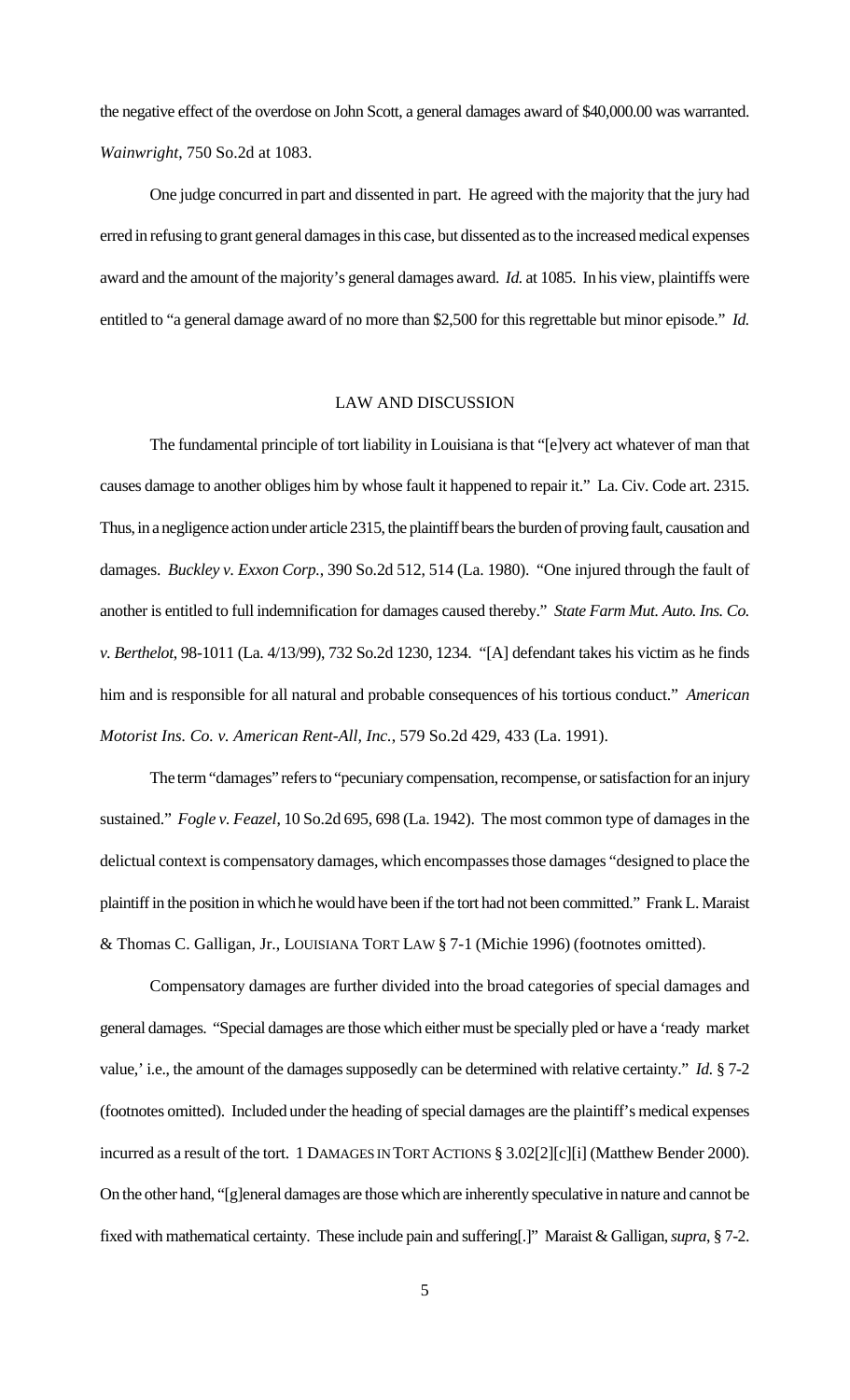The assessment of "quantum," or the appropriate amount of damages, by a trial judge or jury is a determination of fact, one entitled to great deference on review. As such, "the role of an appellate court in reviewing general damages is not to decide what it considers to be an appropriate award, but rather to review the exercise of discretion by the trier of fact." *Youn v. Maritime Overseas Corp.*, 623 So.2d 1257, 1260 (La. 1993). Moreover,

> before a Court of Appeal can disturb an award made by a [factfinder,] the record must clearly reveal that the trier of fact abused its discretion in making its award. Only after making the finding that the record supports that the lower court abused its much discretion can the appellate court disturb the award, and then only to the extent of lowering it (or raising it) to the highest (or lowest) point which is reasonably within the discretion afforded that court.

*Coco v. Winston Indus., Inc.*, 341 So.2d 332, 334 (La. 1977) (internal citations omitted).

There is no question that the abuse of discretion standard of review applies when an appellate court examines a factfinder's award of general damages. We are here, however, faced with the somewhat anomalous situation in which a jury has determined that the defendant is both legally at fault for the plaintiff's injuries and liable to him for his medical expenses incurred, yet has declined to make any award at all for general damages, *i.e.*, pain and suffering. Such a verdict has not heretofore been addressed by this court.

The Wainwrights, relying on numerous decisions from the courts of appeal, assert that there is a well-defined rule in Louisiana that it is legal error to award special damages without general damages, and that the jury thus committed legal error in this case. The Wainwrights are correct in their assertion that some of the courts of appeal of this state have held it was legal error for the jury to award special damages without awarding general damage. A close reading of the lower court decisions addressing this issue, however, reveals that what the Wainwrights and the court below assert is a rule is actually no rule at all. Rather, what the courts of appeal have done in cases such as this one is correct jury verdicts that were illogical and inconsistent. That is, the courts of appeal, while purporting to apply a bright line rule, have actually recognized that a jury verdict awarding medical expenses but simultaneously denying damages for pain and suffering will most often be inconsistent in light of the record. The courts have acknowledged, however, that under certain circumstances the evidence of record supports both an award of medical expenses and a concurrent denial of general damages. Effectively, then, the ultimate question has been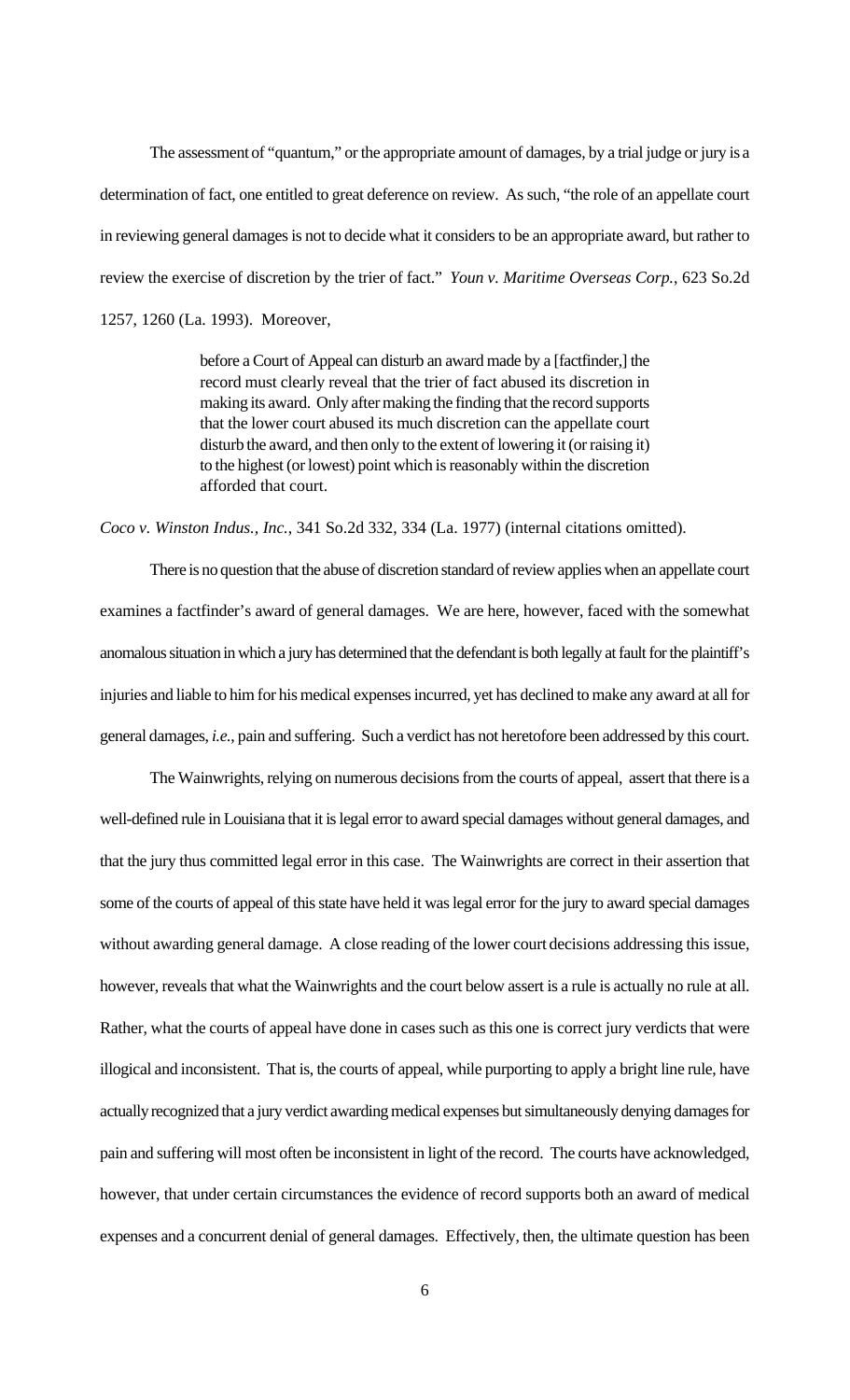whether the factfinder made inconsistent awards and thus abused its discretion.

For example, in *Robinson v. General Motors Corp.*, 328 So.2d 751 (La.App. 4 Cir. 1976), one passenger in an automobile accident suffered a broken nose and bruised chest, another a bruised leg and ribs, and the third had a visible bump on the head. *Id.* at 752. In a special verdict, the jury awarded plaintiffs the exact amount of their medical expenses and awarded one passenger a day's lost wages, but made no award of general damages. *Id.* at 751. The court found that the jury's denial of general damages was erroneous: "If a jury deems missing work or incurring certain medical expenses unjustified, it may disallow those items, but it may not refuse general damages to plaintiffs with objective injuries." *Id.* at 752. Similarly, in *Bienvenu v. State Farm Mut. Auto. Ins. Co.*, 545 So.2d 581 (La.App. 5 Cir. 1989), the jury found defendant 45% at fault for causing plaintiff's injuries, and awarded sums for property damage, lost wages and medical expenses related to a severe cervical and lumbosacral sprain. *Id.* at 583. However, the jury made no award of general damages. *Id.* The fifth circuit recognized the jury's great discretion in determining damages, but concluded that "it is error of law for the jury to award special damages without awarding an amount for general damages as well." *Id.* at 585. In *Charles v. Cecil Chatman Plumbing and Heating Co.*, 96-299 (La.App. 3 Cir. 10/23/96), 686 So.2d 43, the court reviewed a jury verdict awarding plaintiff past medical expenses but no general damages for pain and suffering. While causation and the extent of plaintiff's injuries were contested, several doctors testified as to the physical effects of the collision on the plaintiff. The court observed that, "[w]hile the jury has wide discretion in assessing the defendant's conceded damages, it is a clear error of law to award special damages for a personal injury and yet, at the same time, refuse to award general damages for*injuries that present objective symptoms*." *Id.* at 44 (emphasis added). *Accord*, *Bowers v. Viator*, 625 So.2d 355, 358 (La.App. 3 Cir. 1993); *Labauve v. Central Mut. Ins. Co.*, 491 So.2d 146 (La.App. 3 Cir. 1986).

In contrast to the cases discussed above, the third circuit in *Coleman v. U.S. Fire Ins. Co.*, 571 So.2d 213 (La.App. 3 Cir. 1990), found there was no error in the jury's award of medical expenses but denial of general damages. There, plaintiff was injured in an automobile collision. While defendant's vehicle was stopped behind plaintiff's at a traffic signal, defendant allowed his vehicle to roll forward, striking plaintiff's rear bumper. *Id.* The accident resulted in no damage to either vehicle, but plaintiff went to the hospital, where she was examined and released. *Id.* at 215. Following a trial on the merits, the jury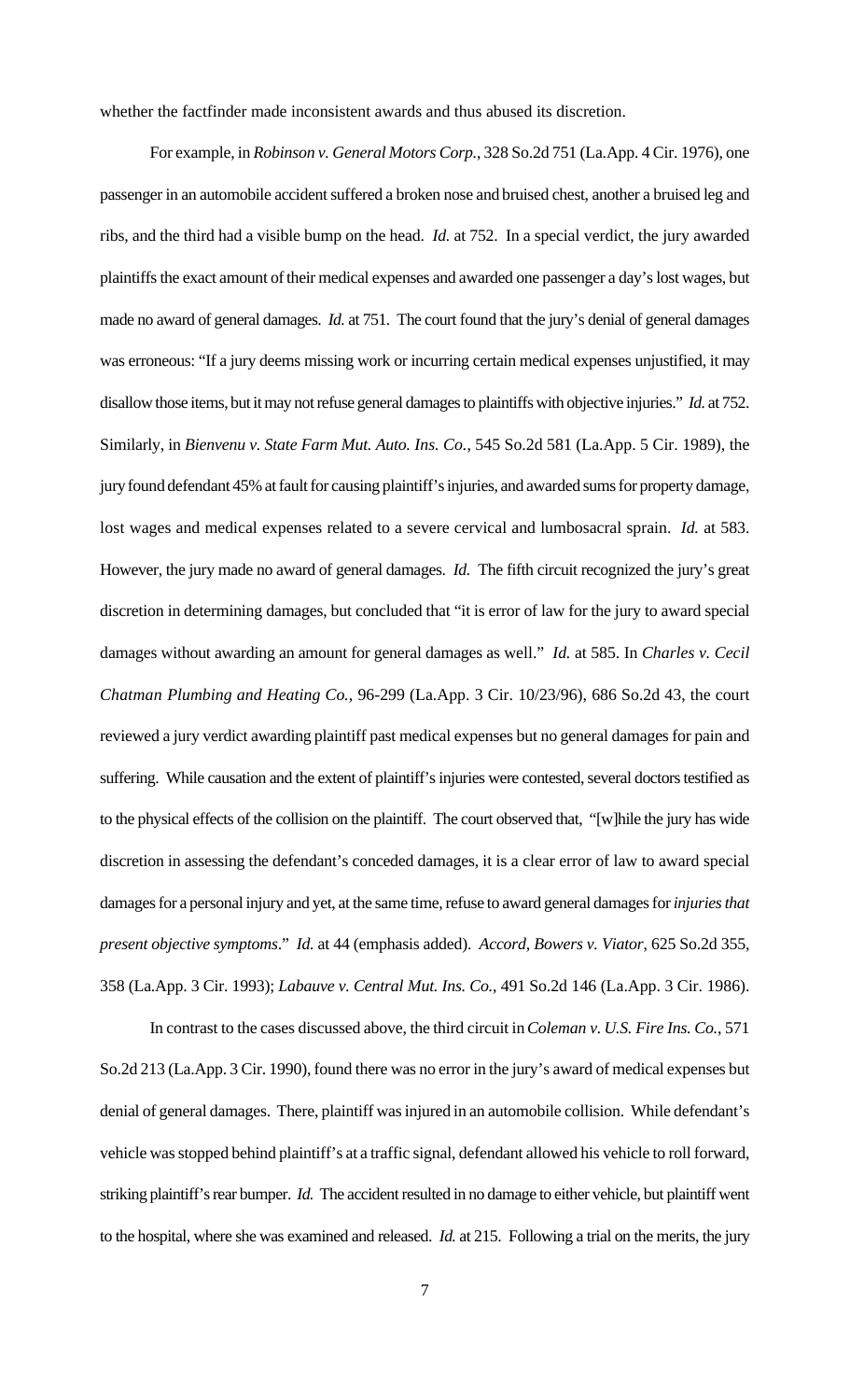awarded plaintiff \$300.00 in special damages for medical expenses, but made no award for general damages. *Id.* at 214. The panel of the third circuit concluded that the jury could have found that, while plaintiff sustained no injuries, she was justified in going to the hospital for an examination following the accident. *Id.* at 215 The court thus concluded that there was no inconsistency in the jury's award of medical expenses for the hospital visit and denial of an award for pain and suffering. *Id*. Similarly, in *Olivier v. Sears Roebuck & Co.*, 499 So.2d 1058 (La.App. 3 Cir. 1986), the third circuit again affirmed a jury's award of medical expenses for an examination and denial of general damages where there was serious question as to whether the plaintiff had sustained any injury in the accident. The court observed that "[t]he jury could have reasonably found that, although Mrs. Olivier did not receive any injuries in the accident, she was justified in getting a check-up." *Id.* at 1063.

While at first glance these two lines of cases appear to be contradictory, close scrutiny of the court's rationale in each of the cases cited reveals that the particular facts of each case are ultimately determinative. There is no question that the rationale of the *Robinson* line of cases relied upon by the court below has been employed by the courts of appeal in many instances. And we do not dispute that, as a general proposition, a jury verdict such as the one currently before us may be illogical or inconsistent. However, as demonstrated by the *Coleman* and *Olivier* cases, a jury, in the exercise of its discretion as factfinder, can reasonably reach the conclusion that a plaintiff has proven his entitlement to recovery of certain medical costs, yet failed to prove that he endured compensable pain and suffering as a result of defendant's fault. It may often be the case that such a verdict may not withstand review under the abuse of discretion standard. However, it would be inconsistent with the great deference afforded the factfinder by this court and our jurisprudence to state that, as a matter of law, such a verdict must always be erroneous. Rather, a reviewing court faced with a verdict such as the one before us must ask whether the jury's determination that plaintiff is entitled to certain medical expenses but not to general damages is so inconsistent as to constitute an abuse of discretion. Only after the reviewing court determines that the factfinder has abused its much discretion can that court conduct a *de novo* review of the record.

The doctrine supports the proposition that there is no bright line rule at work here. In 1 DAMAGES INTORT ACTIONS § 4.04[4][a] (Matthew Bender 2000), the authors note that "a few jurisdictions — most notably Louisiana — allow their appellate courts to correct an erroneous 'zero' verdict where an award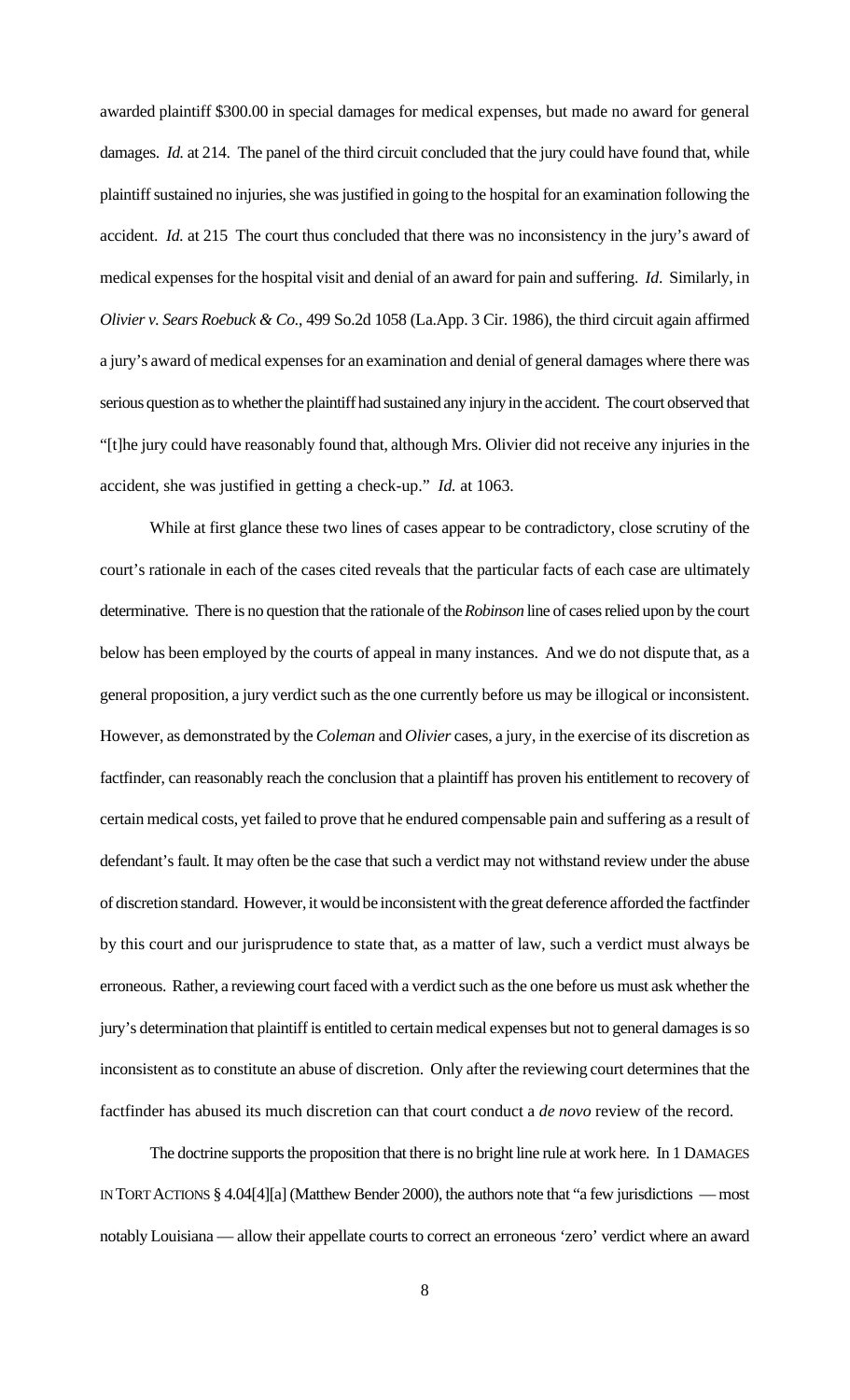for pain and suffering would be warranted, and could be evaluated, by the evidence of record." (footnotes omitted) Maraist & Galligan,*supra* § 7-2, also note that "[o]ne way the factfinder may abuse its discretion is by awarding special damages without awarding general damages." (footnote omitted) The writers have noted that a reviewing court's reversal of the jury's finding must be based on the facts in the record.

Additionally, our survey of the approaches used by our sister states further buttresses the conclusion that a verdict awarding medical expenses yet denying general damages is not *per se* invalid. While the courts of many states have acknowledged that such a verdict can be erroneous, they generally have rejected the factfinder's determination as to damages only where the failure to award general damages is factually inconsistent with a reasonable reading of the record, giving due deference to the jury's findings of fact. *See*, *e.g.*, *Moody v. RPM Pizza, Inc.*, 659 So.2d 877 (Miss. 1995); *Robertson v. Stanley*, 285 N.C. 561, 206 S.E.2d 190 (N.C. 1975); *Laughlin v. Lamkin*, 979 S.W.2d 121 (Ky. Ct. App. 1998) *Prescott v. Kroger*, 877 S.W.2d 373 (Tex. Ct. App. 1994).

Numerous other courts have declined to overturn such "zero" awards, relying on the reasonableness of the jury's conclusions as to the evidence. As the Supreme Court of Pennsylvania observed in *Catalano v. Bujak*, 537 Pa. 155, 161, 642 A.2d 448, 451 (Pa. 1994):

> In this case, the jury apparently did not believe that pain and suffering, for example, or missed work, resulted from the injury which [defendant] caused. It did believe that medical and incidental expenses were incurred as a result of the injury, and it awarded damages for those claims. The jury made its determinations, and it is not for this court, absent evidence of unfairness, mistake, partiality, prejudice, corruption, exorbitance, excessiveness, or a result that is offensive to the conscience and judgment of the court, to disturb them.

*See also*, *e.g.*, *Fisher v. Davis*, 601 N.W.2d 54 (Iowa 1999); *Nesseth v. Omlid*, 574 N.W.2d 848 (N.D. 1998); *Catalano*, *supra*; *Gould v. Mans*, 82 S.D. 574, 154 N.W.2d 92 (S.D. 1967); *Dunbar v. Thompson*, 79 Hawaii 306, 901 P.2d 1285 (Ct. App. 1995); *Bullard v. B.P. Alaska, Inc.*, 650 P.2d 402 (Alaska 1982); *Een v. Rice*, 637 So.2d 331, 333 (Fla. App. 1994).

"In a suit for damages, it is the plaintiff's burden to prove the damage he suffered as a result of defendant's fault[.]" *Brannan v. Wyeth Laboratories, Inc.*, 526 So.2d 1101 (La. 1988). The onus was thus on the Wainwrights to affirmatively establish, by a preponderance of the evidence, that John Scott was entitled to general damages for pain and suffering. Here, we find no abuse of discretion in the jury's failure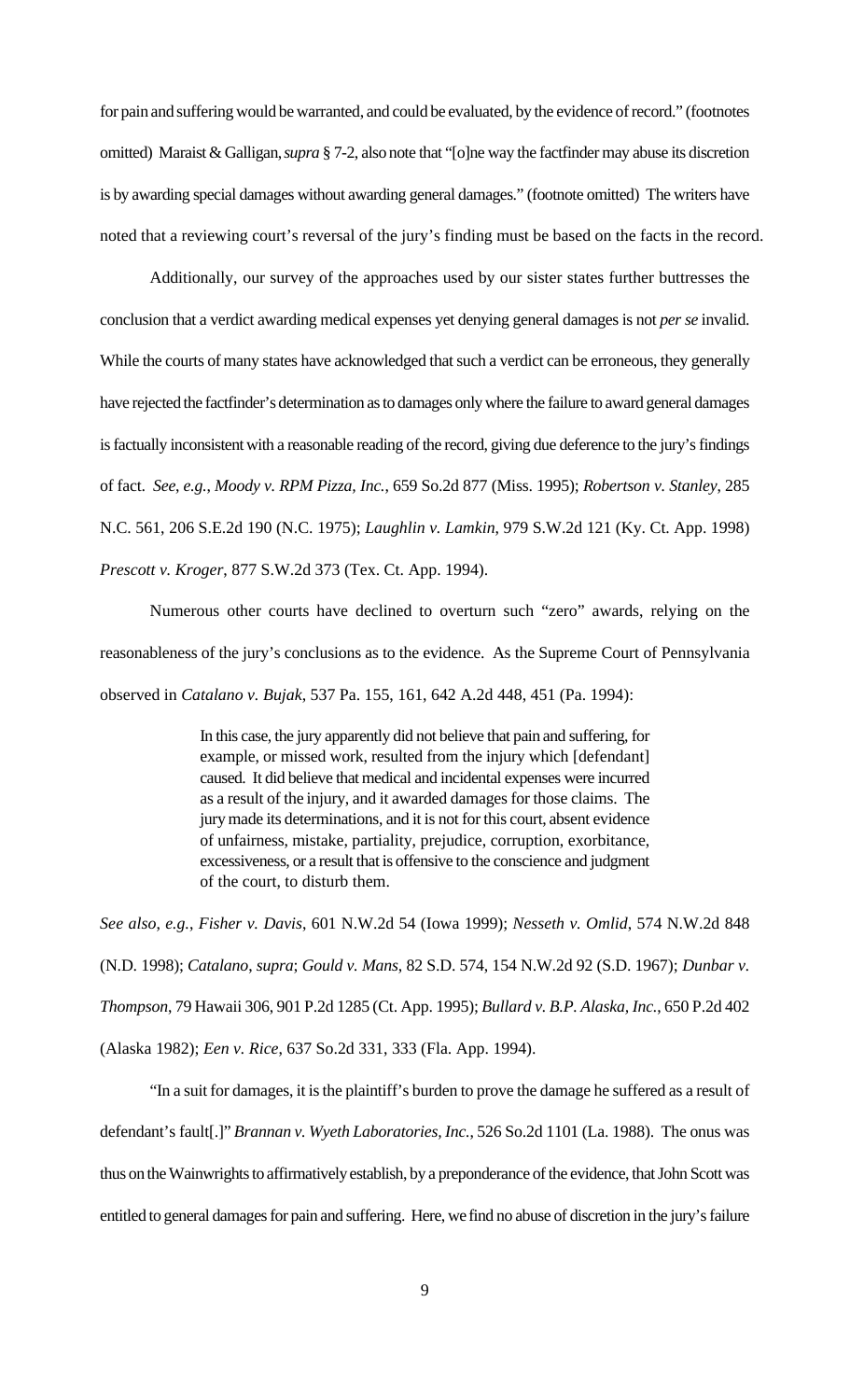to award general damages. Simply put, there was ample evidence from which the jury could conclude that John Scott's brief overdose and hospitalization resulted in no compensable pain and suffering.

First, the medical testimony adduced attrial indicated that, while Dr. Bambanek intended that John Scott receive only a five milligram dose of Prozac, the higher twenty milligram dose he received was not inappropriate for a child of his age. The medical testimony further established that Prozac does not reach an effective dosage level, or "steady state" in a patient's bloodstream, until well after three days of exposure. A reasonable juror might have concluded from this evidence that John Scott could not have begun to exhibit Prozac-related symptoms within hours of his first dose, as his parents claimed he did.

The only evidence offered as to John Scott's erratic behavior over that weekend was the uncorroborated testimony of his parents. Furthermore, there was testimony that John Scott had exhibited similar violent and manic tendencies in the months following the fire in the family home. The jury could have chosen not to believe the testimony of Bert and Jenna, or could have concluded that John Scott's behavior during the weekend of the overdose was actually no worse than it had been prior to the overdose. As we have often observed, we are reluctant to disturb such credibility determinations by the finder of fact. *Canter v. Koehring Co.*, 283 So.2d 716 (La. 1973); *Arceneaux v. Domingue*, 365 So.2d 1330 (1979).

Finally, the hospital records indicated that John Scott was alert, attentive and calm on his arrival and throughout his stay at Lake Charles Memorial Hospital. John Scott was discharged after one night of observation. The jury could have reasonably concluded that placing John Scott in the hospital was a reasonable precaution for prudent parents to take after finding out that their son had received a twenty milligram dose of Prozac instead of a five milligram dose. Since Walgreen admitted its liability for the overdose, the jury would have been justified in awarding the Wainwrights medical expenses incurred in insuring that John Scott had suffered no adverse effects from the medication. Such a finding by the jury is consistent with the determinations made by the factfinders in *Coleman* and *Olivier*, *supra*.

Moreover, as the jury concluded that John Scott was entitled to no general damages, it could similarlyhave concluded that many of John Scott's medical expenses were unrelated to the Prozac incident. The jury's original award of \$1,500.00 in medical expenses is consistent with its finding that the only